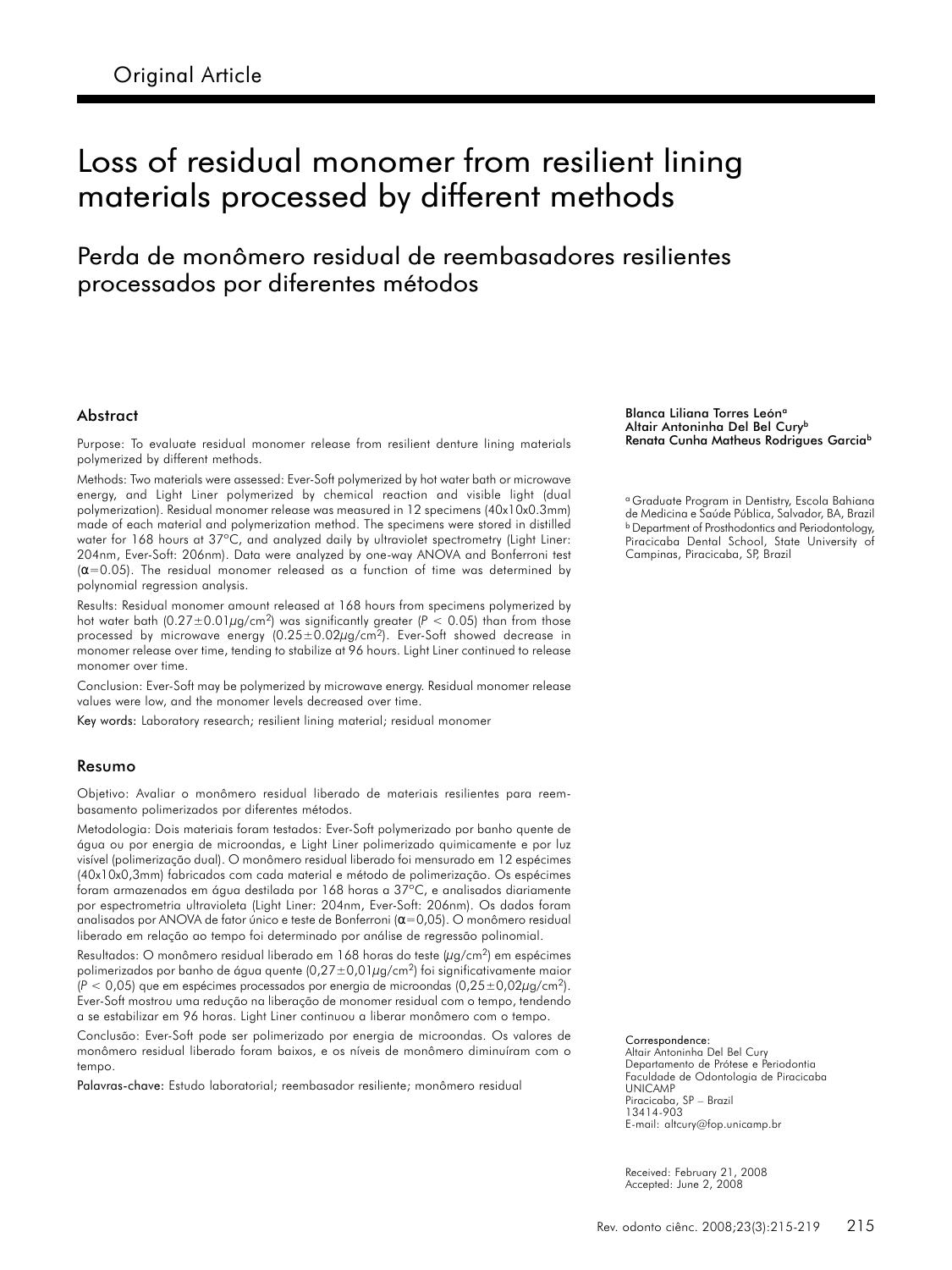#### Introduction

The success of removable partial prostheses depends on several factors, such as comfort, function, and esthetics. However, in view of continual bone resorption, these prostheses may become maladapted (1), leading to alterations to bearing tissues and consequently affecting masticatory function. Resilient denture lining materials can be used to allow patient comfort and distribute masticatory forces more homogeneously (2,3). These materials can be classified according to their chemical composition into acrylic resin-based and silicone-based materials (4). The acrylic resin-based denture liners can be divided into two subgroups. The first comprises materials in which the liquid is made of monomer components, such as methyl, ethyl or butyl methacrylate and plasticizing agents. The second group is similar to tissue conditioners, in which the liquid contains a mixture of plasticizer esters and ethyl alcohol (4,5).

Resilient denture lining materials can be processed in different ways and are classified as chemical, heat- or lightactivated. For heat-activated materials, heat can be generated by hot water bath  $(6,7)$  or microwave energy  $(8,9)$ , while the light-activated liners use visible light as energy source (7,10,11). The visible light polymerization method presents low dimensional alteration (7), adequate bond strength to denture bases (12,13), complete polymerization without residual components, and absence of methylmethacylate in their chemical composition (14). On the other hand, microwave energy irradiation is considered to be faster and cleaner compared with the hot water bath method (8). Another advantage of this method is the control of polymerization time (9) and low release of residual monomer (15,16).

Several researchers have analyzed residual monomer release from acrylic resins, as this property relates to the degree of material polymerization (15,17-20) and influences several physical and mechanical polymer properties (21). However, data on resilient denture liners are scarce (14,22).Thus, the aim of this study was to compare the residual monomer (methylmethacylate and butylmethacrylate) release from two resilient denture lining materials, polymerized by hot water bath, microwave energy or dual polymerization (chemical and visible light) after seven days of storage in distilled water.

## Methodology

The resilient lining materials used in this study and their chemical composition are listed in Table 1. Twelve rectangular specimens, 40x10x0.3mm, were fabricated with Ever-Soft and Light Liner resilient material, in accordance with the manufacturers' instructions. Twelve additional specimens were prepared with Ever-Soft using microwave energy irradiation. All Ever-Soft specimens were obtained by investing rectangular silicone matrices (Optosil P Plus, Heraeus Kulzer GmbH, Hanau, Germany) in type III dental stone (Herodent Soli-Rock,Vigodent, Rio de Janeiro, RJ, Brazil) using a standard metal dental flask (Uraby, DLC, São Paulo, SP, Brazil) or plastic flask (Onda-Cryl, Artigos Odontológicos Clássico Ltd., São Paulo, SP, Brazil) for hot water bath and microwave polymerization, respectively. The mold cavities were filled with Ever-Soft and polymerized by hot water bath, in accordance with the manufacturers' instructions (40 $\degree$ C for 15min, followed by 60 $\degree$ C for 45min), and by microwave energy (600W for 4min), as previously described (23). All flasks were bench cooled for 2 hours before opening. The specimens were removed and finished using progressively smoother aluminum oxide papers (320-, 400-, and 600-grit) in a horizontal polisher (Model APL-4, Arotec, São Paulo, SP, Brazil). After finishing, two layers of sealer (Myerson, Austenal Inc, Chicago, IL, USA) were applied over the entire surface of the Ever-Soft specimens, with a 15- min interval between applications.

Light Liner specimens were prepared using a transparent matrix (23) and polymerized in a light box (EDG Lux, EDG Equipamentos e Controles, São Paulo, SP, Brazil) for 5min. After polymerization, an air barrier coating (Harry J. Bosworth, Skokie, IL, USA) was applied on the specimen surface to avoid formation of an air-inhibited layer. The specimens were again polymerized for 5min as recommended by the manufacturer. Polishing procedures were carried out as previously described.

|  |  |  |  | Table 1. Resilient denture relining materials used in this study |  |  |  |  |
|--|--|--|--|------------------------------------------------------------------|--|--|--|--|
|--|--|--|--|------------------------------------------------------------------|--|--|--|--|

| <b>Resilient Liners</b> | Composition                                                                                                                                                                                                                  | <b>Processing Method</b>                            | Manufacturer                                |
|-------------------------|------------------------------------------------------------------------------------------------------------------------------------------------------------------------------------------------------------------------------|-----------------------------------------------------|---------------------------------------------|
| Ever-Soft               | Powder: Polyethyl methacrylate<br>Liquid: Dibutyl phthalate, ethyl alcohol, ethyl<br>acetate<br>Sealer: Methyl ethyl ketone                                                                                                  | Chemical or hot water bath                          | Myerson, Austenal, Inc,<br>Chicago III, USA |
| Light Liner             | Powder: polyethyl methacrylate, benzoyl peroxide<br>Liquid: n-butyl methacrylate, butyl plasticizer,<br>ethoxylated, bisphenol dymethacrylate,<br>dymethacryl-p-tolouidine, camphorquinone.<br>Air barrier: polyester polyol | Dual polymerization (chemical<br>and visible light) | Harry J. Bosworth,<br>Skokie, III, USA      |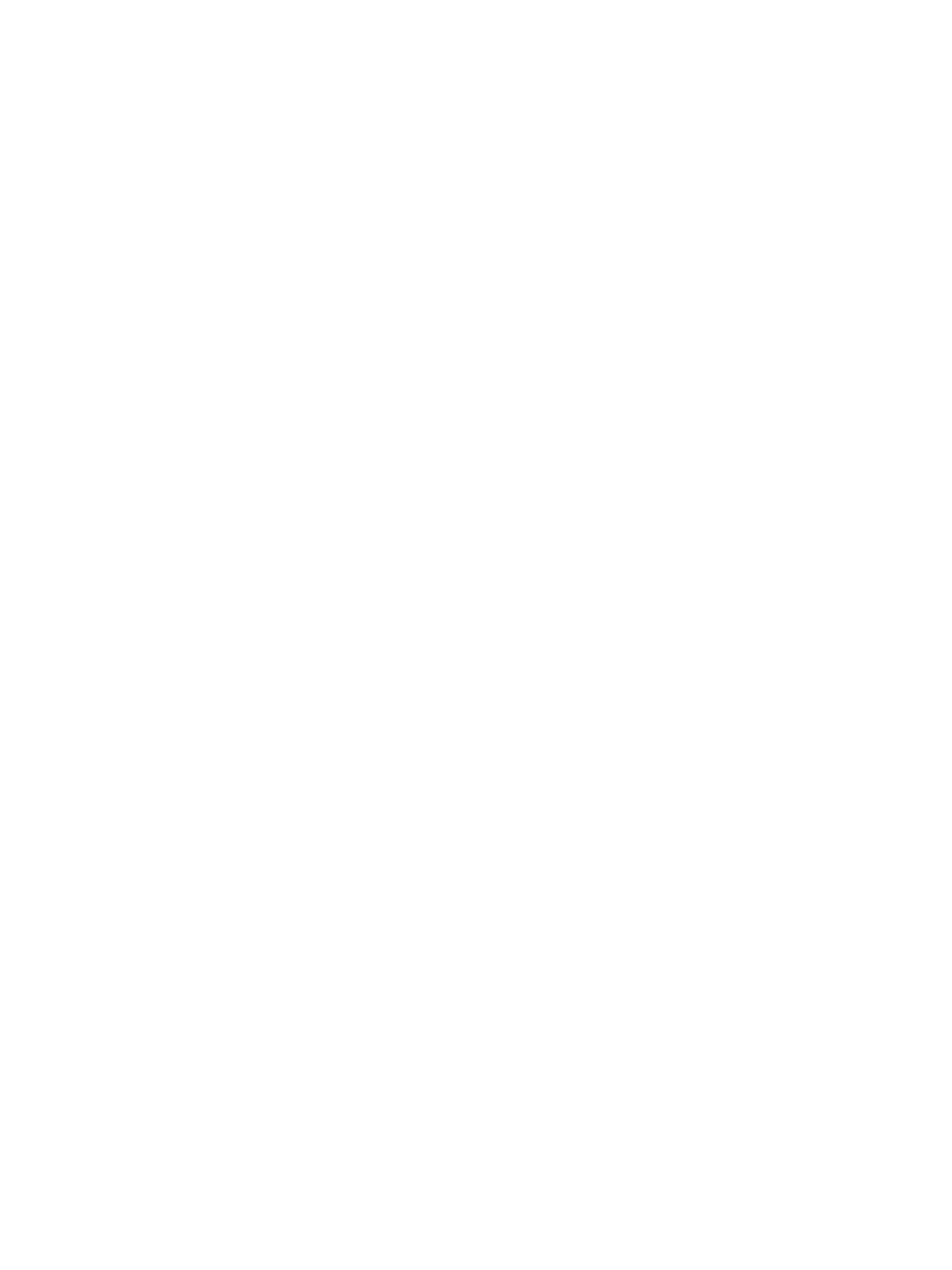### **Discussion**

Resilient lining materials are widely used for lining removable partial prosthesis, providing adaptation and comfort to patients with alterations to support tissues (1). When immersed in aqueous medium, resilient liners undergo water sorption and/or simultaneous lixiviation of plasticizers and other soluble components, such as ethyl alcohol (4). This study assessed the release of two types of residual monomer from resilient denture lining materials processed by different methods, after seven days of storage in distilled water.

There was no difference in the values of methylmethacrylate released from Ever-Soft polymerized by microwave energy and hot water bath from 24 to 144 hours (Fig. 1). However, a significant decrease in residual monomer release was observed in Ever-Soft specimens polymerized by microwave energy after 168 hours. It is possible that the material polymerized by hot water bath and microwave energy reached the same monomer conversion rate in the time interval from 24 to 144 hours of assessment (20). At 168 hours, greater diffusion of the non-reacted monomer at the surface of the denture liner polymerized by microwave energy may have occurred. Consequently, it was volatilized, and there was a reduction of monomer release in water (16). Residual monomer release values were higher in the first days and decreased over time for all polymerization methods as previously shown (15,17). After polymerization, monomer levels may decrease by two mechanisms: i) monomer diffusion from the resin bulk into the water medium; or ii) additional polymerization of the same material, as active radicals were detected among the chains that promote monomer polymerization (17).

The type of residual monomer seemed to affect release rates in water. Methylmethacrylate release from Ever-Soft polymerized by microwave energy and hot water bath was stabilized after 96 hours, but butyl methacrylate released from Light Liner continued to decrease over time. Probably, butyl methacrylate has less solubility in water, which may slow down the cross linking process with the polymer (14). Clinically acceptable values for residual monomer release range from 1 to 3% (1). In the present study, methylmethacrylate release ranged from  $0.22\mu$ g/cm<sup>2</sup> to  $0.66\mu$ g/cm<sup>2</sup> and butyl methacrylate from  $0.68$ ug/cm<sup>2</sup> to  $1.04$ ug/cm<sup>2</sup>. These results are different from those found by Kawaguchi et al. (14), who reported a figure of 2.32%, and may be due to differences in baseline monomer concentrations in denture lining materials (22), polymerization methods, storage time, and assessment method.

The findings of this study helped to determine that Ever-Soft resilient lining material can be polymerized by microwave energy with satisfactory results. Light Liner material presented low residual monomer release values. Thus, further studies should assess monomer release from other resilient materials, as this property may alter several physical properties of resilient denture lining materials, such as bond strength to denture bases, hardness, and permanent deformation.

## **Conclusions**

Within the limitations of this *in vitro* study, it was concluded that Ever-Soft resilient lining material can be polymerized by microwave energy. Residual monomer levels released from Ever-Soft and Light Liner resilient lining materials were low and decreased over time.

### References

- 1. Craig RG. Restorative dental materials. 10 th ed. St. Louis: C.V. Mosby; 1997. p. 501-51.
- 2. Bates JF, Smith DC. Evaluation of indirect resilient liners for dentures: laboratory and clinical tests. J Am Dent Assoc 1965;70:345-3.
- 3. Brown D. Resilient soft liners and tissue conditioners. Br Dent J 1988;164:357-60.
- 4. Wright PS. Composition and properties of soft lining materials for acrylic dentures. J Dent Res 1981;9:210-23.
- 5. Mc Cabe JF. Soft lining: composition and structure. J Oral Rehabil 1976;3:273-8.
- 6. Dootz ER, Koran A, Craig RG. Physical property comparison of 11 soft lining materials as a function of accelerated aging. J Prosthet Dent 1993;69:114-9.
- 7. Sadomori Sh, Siswomihardjo W, Kameda K, Saito A, Hamada T. Dimensional changes of relined denture bases with heatcured, microwav-activated, autopolymerizing, and visible light cured resisns. A laboratory study. Aust Dent J 1995;40: 322-6.
- 8. McKinstry RE. Microwave processing of permanent soft denture liners. Compendium Contin Educ Dent 1991;12:32-7.
- 9. Baysan A, Parker S, Wright, PS. Adhesion and tear energy of a long-term soft lining material activated by rapid microware energy. J Prosthet Dent 1998;79:182-7.
- 10. Ogle RE, Sorensen SE, Lewis EA. A new visible light-cured resins system applied to removable prosthodontics. J Prosthet Dent 1986;56:497-506.
- 11. Smith LT, Powers JM. In vitro properties of light-polymerized reline materials. Int J Prosthodont 1991;4:445-8.
- 12. Polyzois GL. Adhesion properties of resilient lining materials bonded to light-cured denture resins. J Prosthet Dent 1992; 68:854-8.
- 13. Arena CA, Evans DB, Hilton TJ. A comparison of bond strengths among chairside hard reline materials. J Prosthet Dent 1993;  $70.126 - 31$
- 14. Kawaguchi M, Takahashi Y, Fukushima T, Habu T. Effect of light-exposure duration ont the amount of leachable monomers from light-activated reline material. J Prosthet Dent 1996;75:183-7.